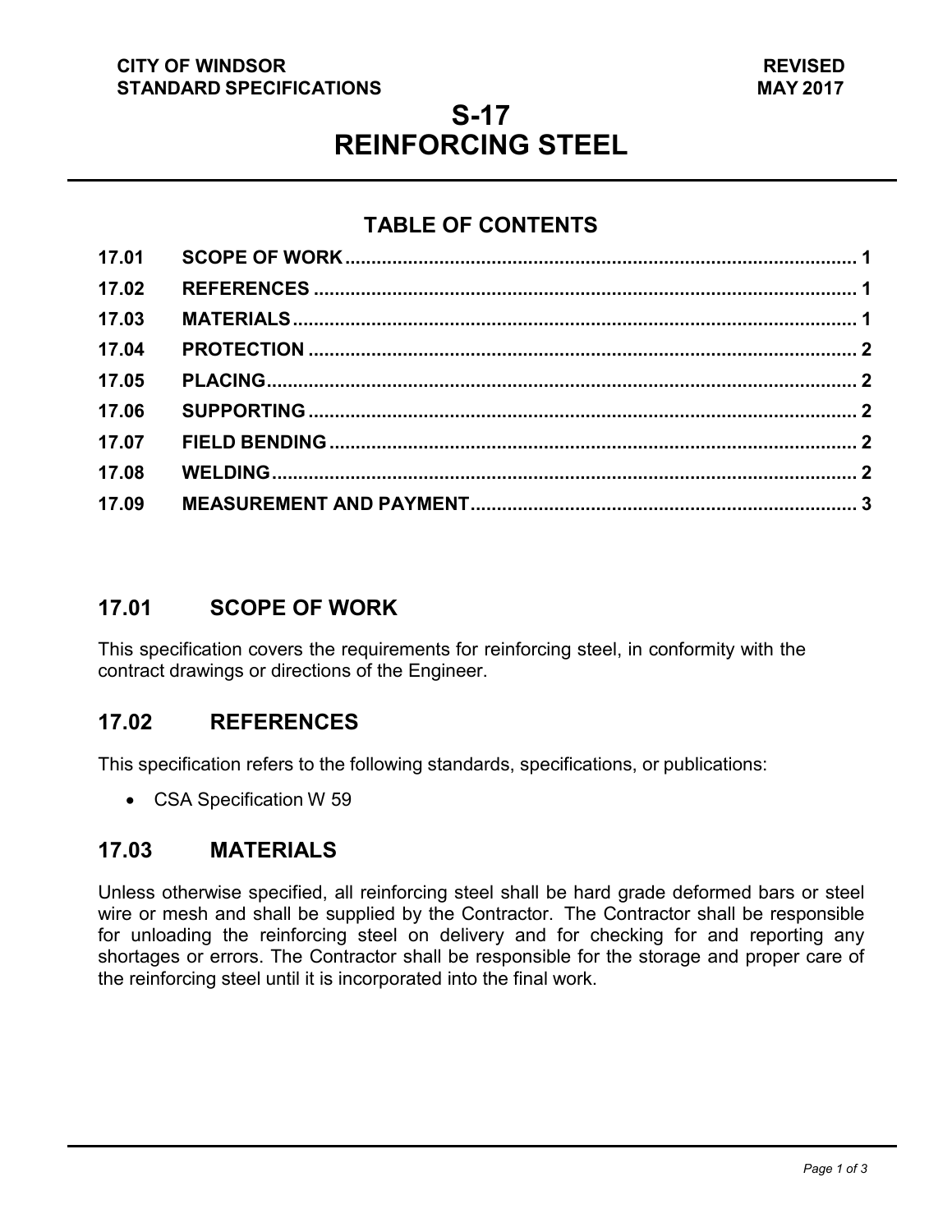### <span id="page-1-0"></span>**17.04 PROTECTION**

Reinforcing steel shall be stored above ground on wooden platforms, skids, racks, or other means taken to protect it against dirt or injury. When placed in the work it shall be free from dirt, loose scale, paint, oil, or other foreign substances.

If reinforcing steel becomes soiled with dirt, scale, paint, oil, or other foreign substances, it shall be cleaned at the Contractor's expense.

#### <span id="page-1-1"></span>**17.05 PLACING**

Reinforcing steel shall be accurately placed in the positions shown on the plans and firmly held during the placing, compacting, and setting of concrete. Bars shall be tied at all intersections except where spacing is less than one foot in each direction when alternate intersections shall be tied.

#### <span id="page-1-2"></span>**17.06 SUPPORTING**

Reinforcing steel shall be supported and firmly held in the required positions at all times. Only approved supports and chairs, of strong, durable, and non-corrodible materials and which fasten or tie securely to the reinforcing steel, shall be used. Galvanized metal or plastic chairs, concrete blocks, or other devices may be used for this purpose provided they satisfy the requirements as herein specified and are approved by the Engineer.

#### <span id="page-1-3"></span>**17.07 FIELD BENDING**

No field bending of reinforcing steel shall be done, except as called for on the plans, or as authorized by the Engineer.

When field bending is authorized it shall be done with or without heat, as directed by the Engineer, and shall be done slowly with a steady even pressure.

Bars developing cracks or splits at the bends shall be rejected and replaced at the Contractor's expense.

#### <span id="page-1-4"></span>**17.08 WELDING**

No welding of reinforcing steel shall be done under any circumstances unless authorized in writing by the Engineer and when so authorized it shall be done in accordance with CSA Specification W 59.